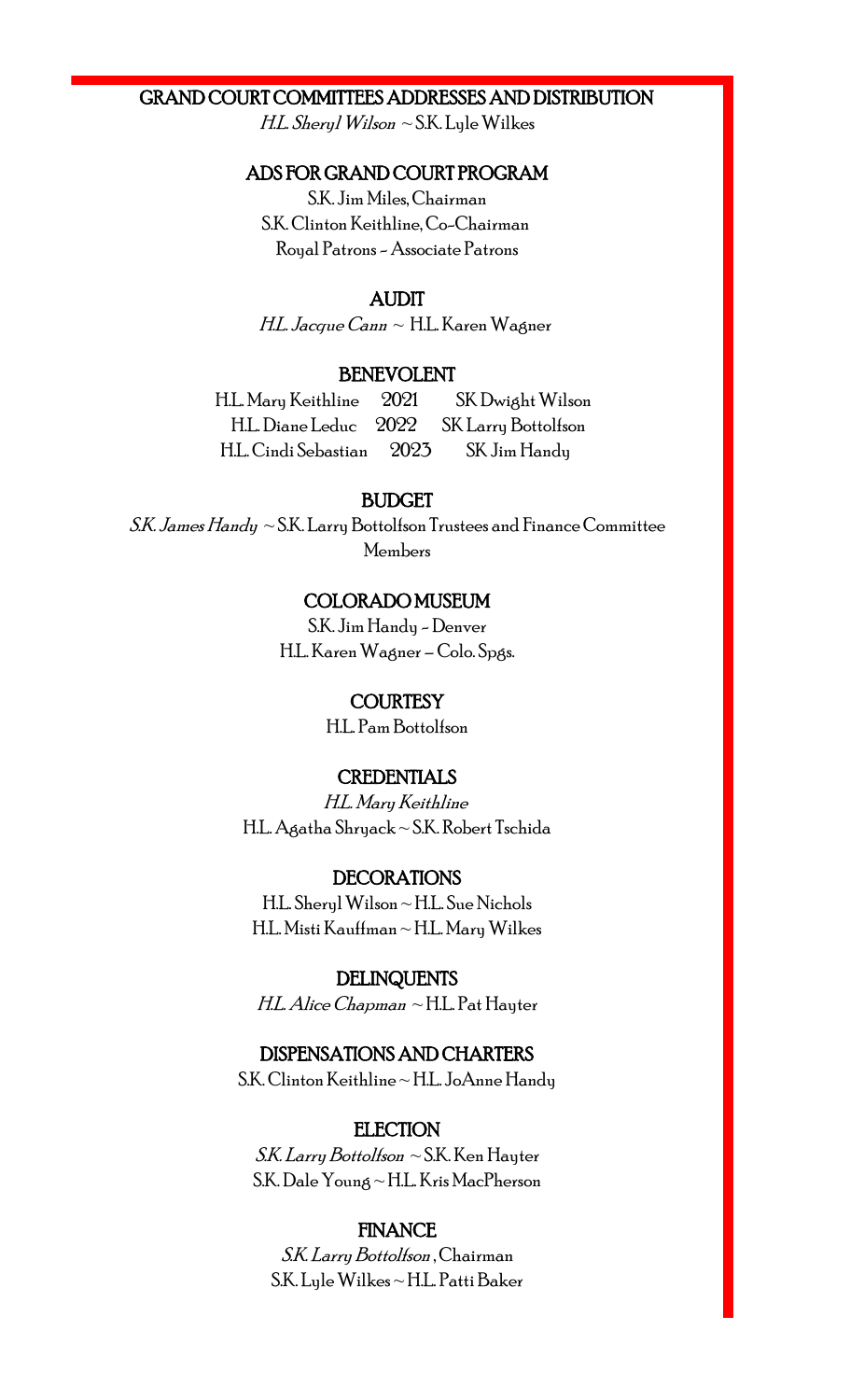## FRATERNAL RELATIONS

H.L. Brandi Long  $\sim$  S.K. Jim Miles H.L. Pat Hayter ~ H.L. Patti Baker

## GENERAL ARRANGEMENTS

H.L. Patti Baker  $\sim$  H.L. Sheryl Wilson H.L. Mary Wilkes ~ H.L. Mary Keithline

### GRAND COURT BYLAWS

H.L. Cindi Sebastian  $\sim$  H.L. Jacqué Cann S.K. Dwight Wilson

#### **JURISPRUDENCE**

H.L. JoAnne Handy Chairman S.K. Clinton Keithline ~ H.L. Pam Bottolfson

### LEADERSHIP/MEMBERSHIP

H.L. Cindi Sebastian  $\sim$  S.K. Jim Miles All Royal Matrons, Royal Patrons

## **NECROLOGY**

H.L. Sheryl Wilson  $\sim$  H.L. Mary Wilkes H.L. Misti Kauffman ~ S.K. Lyle Wilkes

# PARAPHERNALIA

S.K. Clinton Keithline, Chairman S.K. Larry Bottolfson ~ S.K. Anton Kary S.K. Ken Hayter ~ S.K. Dwight Wilson

### PHILANTHROPIC

 $HL$ . Pat Hayter  $\sim$  H.L. Patti Baker H.L. Pam Bottolfson ~ H.L. Sue Nichols

AMARANTH DIABETES WALK

H.L. Mary Keithline  $\sim$  H.L. Cindi Sebastian S.K. Dwight Wilson

### PRINTING

 $S.K.$  Jim Miles  $\sim$  H.L. Pat Hayter H S.K. Clinton Keithline H.L. Patti Baker ~ H.L. Sheryl Wilson

### PUBLICATIONS

Bulletins: H.L. Brandi Long ~ H.L. Pat Hayter H.L. Cindi Sebastian ~ H.L. Patti Baker

### REGISTRATION

H.L. Megan Merrick ~ H.L. Sherri Green H.L. Pam Bottolfson ~ H.L. Diane Leduc